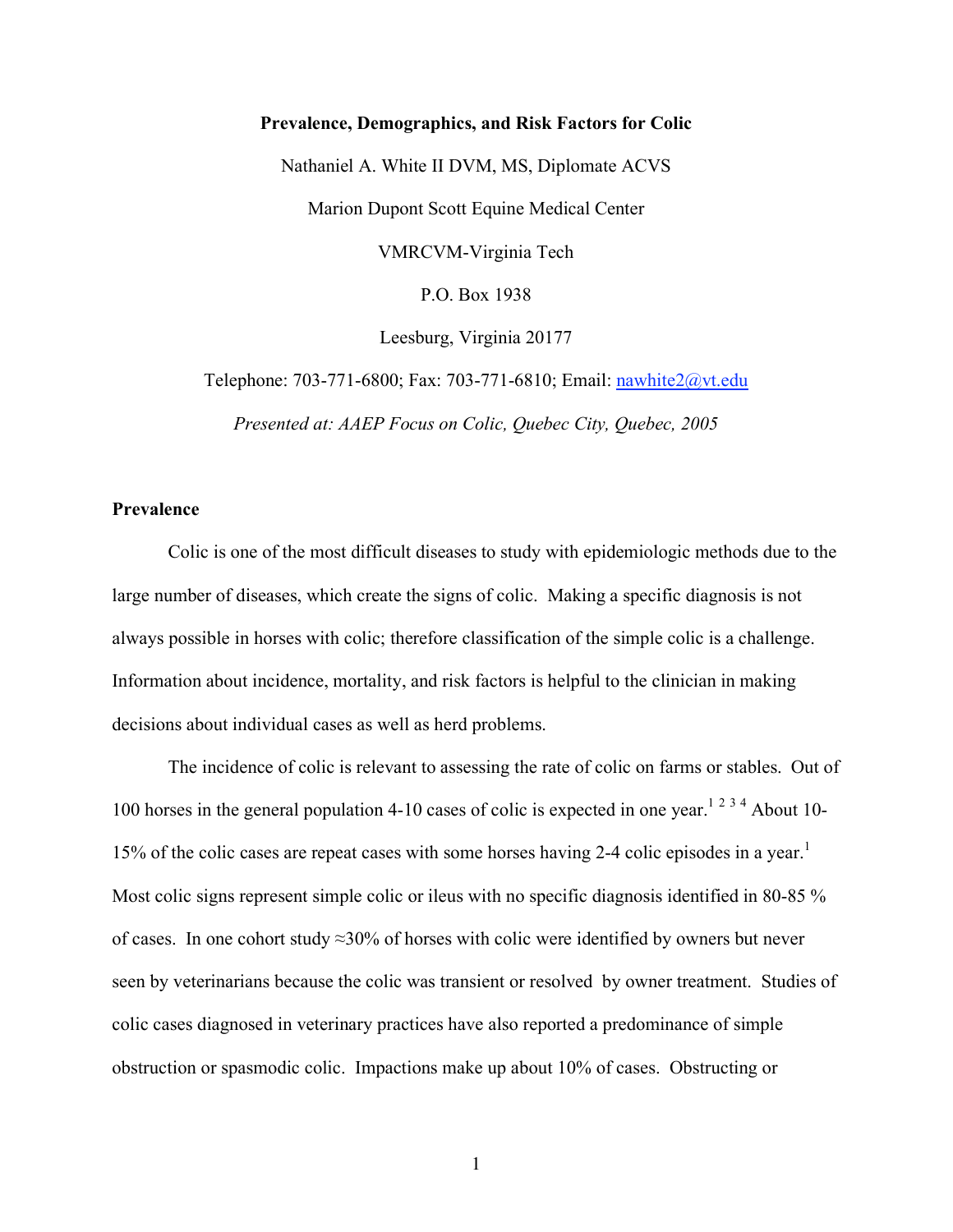strangulating diseases requiring surgery make up a from 2-4% of colic cases though some risk factors in certain populations can increase this rate.<sup>5</sup>

Colic is responsible for more deaths in horses that any disease group except for old age. In the normal farm population, horse mortality from all types of colic was 0.7 deaths per 100 horse-years with a colic case fatality rate of 6.7%. In one study case fatalities were due to stomach rupture, strangulating lesions or enteritis.<sup>6</sup>

The incidence of specific intestinal diseases is not known. Prevalence at university hospitals and some practices rank simple colic and impaction colic as the most common diseases. When the segment of bowel can be determined the large colon is the most commonly affected followed by the small intestine, cecum and small colon respectively.<sup>5</sup> Diseases which cause strangulation obstruction have the highest case fatality rate. Of these the large colon torsion is the most common with strangulation of the small intestine the next most frequent disease category.

Loss of use to colic averaged 2-3 days which is less that that experience with trauma, lameness or neurological disease. The cost of colic in 1998 in the United States was estimated based on a study of 28,000 horses.<sup>3</sup> The value of horses lost was assessed at \$70,000,000.00 with total cost to the industry during the year estimated at \$144,000,000.00. Though there is no study examining the number of abdominal surgeries performed for colic, an estimate based on the smaller studies, anecdotal numbers of surgeries at clinics, and the total number of horses in the United States is approximately 12-24 thousand annually or possibly as many as 2.7 colic surgeries every hour.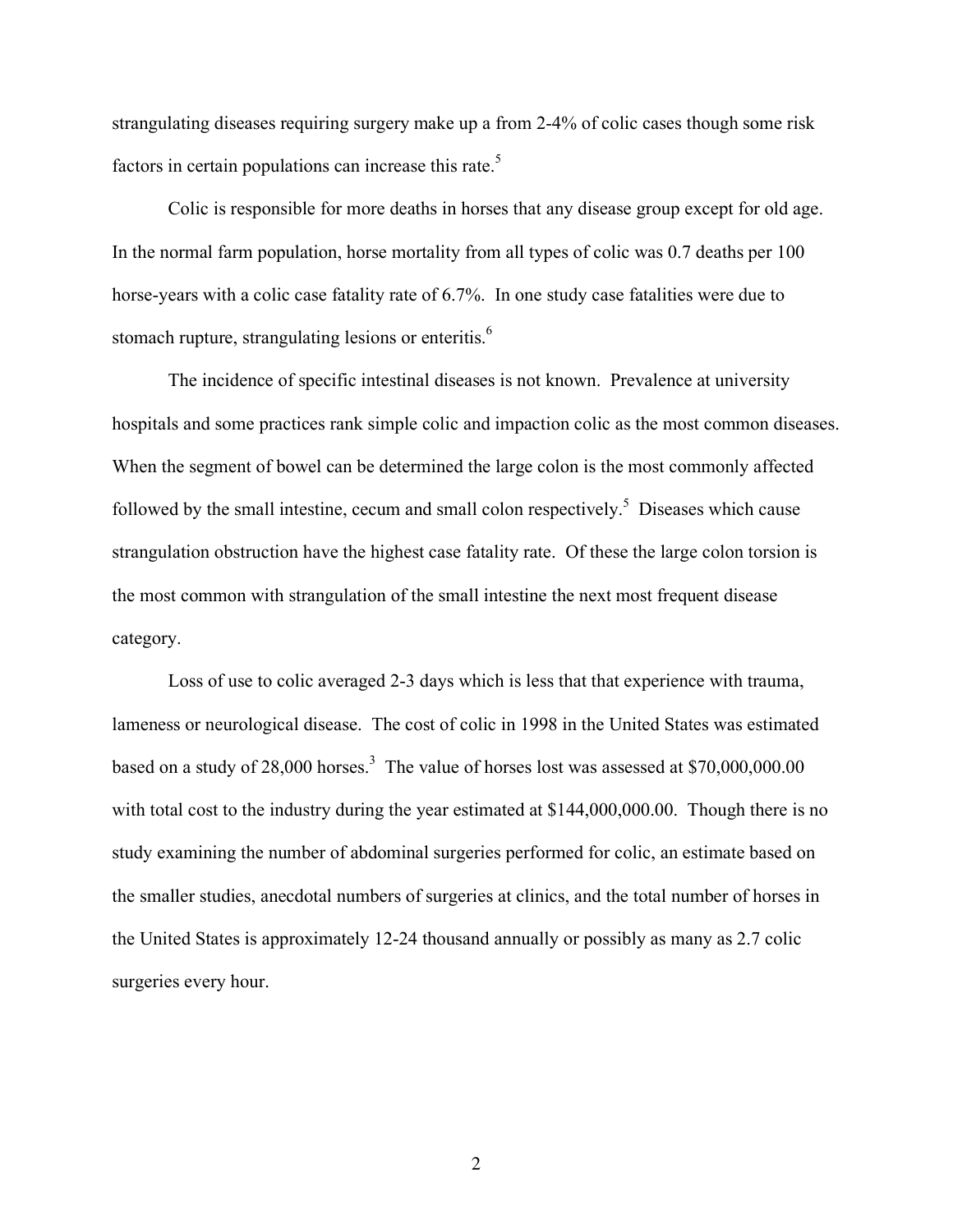## **Risk Factors for Colic**

Determining the cause of different diseases that cause colic is problematic since only natural disease has been studied. In some cases the cause may be evident such as in the case of grain overload, or an enterolith but even in these cases the mechanism which initiates the problem is often unknown. By determining risk factor the cause may be elaborated, and it is often possible to reduce the incidence of colic be decreasing exposure to the incriminated risk. The amount of risk is stated as the odds that the colic incidence will increase in a group of horses exposed to a particular factor compared to the colic incidence in a group that is not exposed to that factor.

Though not easily controlled, horses that have had a previous colic are 3 times as likely to have a second colic compared to a horse that has never had colic. Said another way, if the colic incidence in normal population of horses that have not had a colic episode is 10 out of 100 in a year, the rate of colic in a population of horses that have had a previous colic would be 30 out of 100 per year. Colic risk can be also be categorized into internal and external risks.

#### *Signalment:*

While no breed is immune, observations in several studies have suggested that Arabian horses<sup>7</sup> have more colic when other studies have reported more colic in Thoroughbreds.<sup>3</sup> Standardbred, gaited horse and Warmblood stallions appear to have more inguinal hernias due to the increased size of their inguinal rings. Though rare, the recessive and lethal trait of aganglionosis occurs in paint foals born to overo mares mated with overo stallions and so far the only genetically linked disease recognized to cause colic.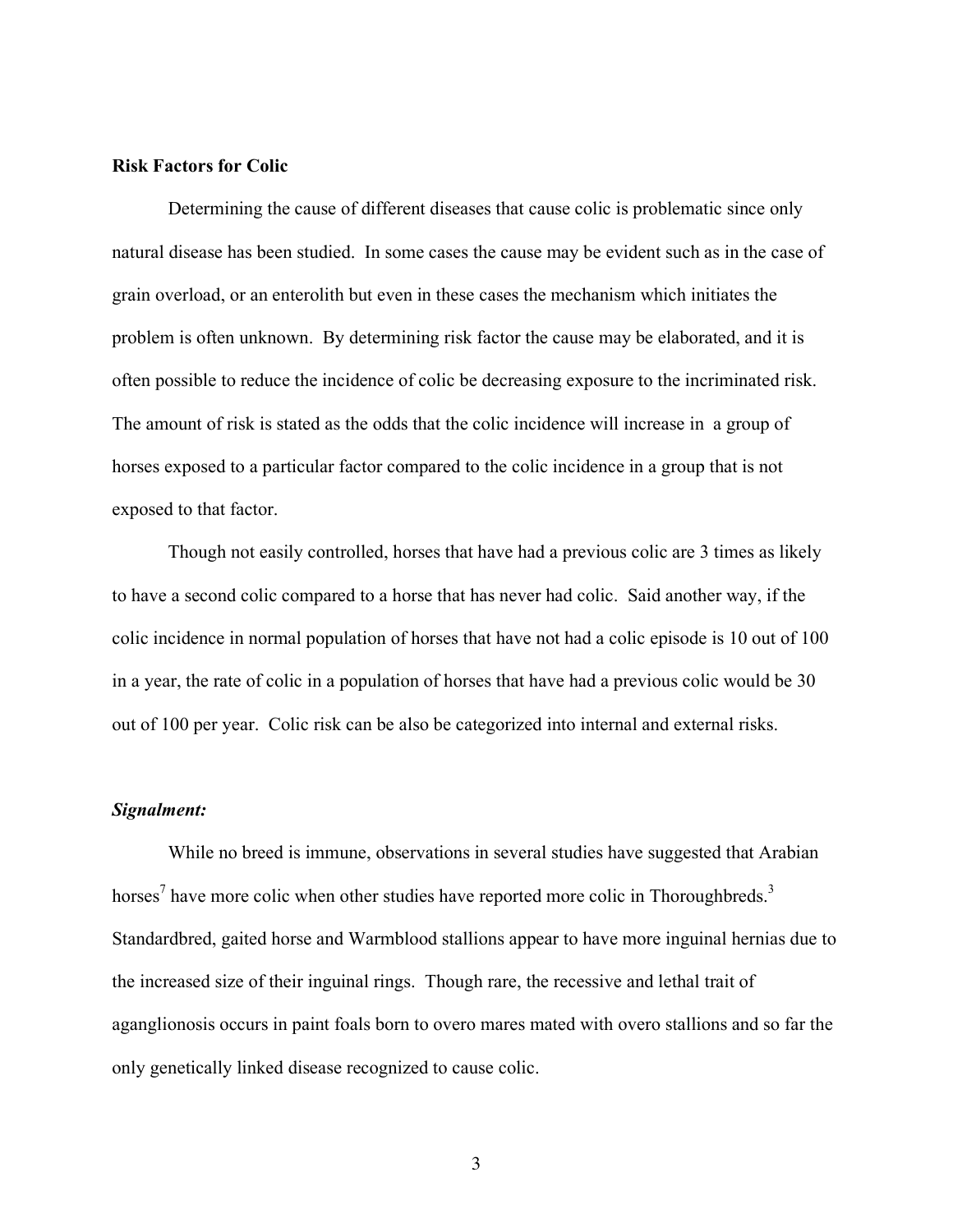Young and older horses appear to be at less risk of simple colic.<sup>8</sup> Middle age horse have been reported to be at higher risk than older horses.<sup>9</sup> Weanling and yearlings are more likely to have ileocecal intussusceptions and older horses (>12 years) have more strangulating lipomas and colic requiring surgery.<sup>9</sup>

Sex is an apparent risk for some disease such as inguinal hernia in stallions and large colon displacement/volvulus in periparturient mares. Male horses (geldings and stallions) and older horses appear to be at slightly higher risk of entrapment of the small intestine in the epiploic foramen. For the most part male and female horses appear to be equally affected by simple colic which is probably related more to management or activity.

#### *Diet:*

Feeds or feeding activity have long been blamed for colic. Course roughage with low digestibility or particularly course fiber is observed to cause impaction colic. Poor dentition has been linked to colic due to poor mastication of food, though this has not been scientifically evaluated.10 Grain overload increases the risk of colic and laminitis. Feeds such as lush clover and lush pasture have been implicated in causing tympany. Horses fed Bermuda grass hay have an increase risk of ileal impaction $11$  and some horses have been reported to have more colic when fed alfalfa hay. Feeding from round bales was also associated with an increased risk.<sup>12</sup>

When investigated by case control and cohort studies, increased amounts of grain, changes in the type of hay and grain during the year all increased the odds of colic compared to horses without grain or changes in feed. One study also reported that daily feeding of concentrate from 2.5 to 5 kg/day and  $>$  5 kg/day to adult horses increased the risk of colic 4.8 and 6.3 times, respectively, compared to horses fed no grain (FIGURE 1).  $8$  Pellet feeds and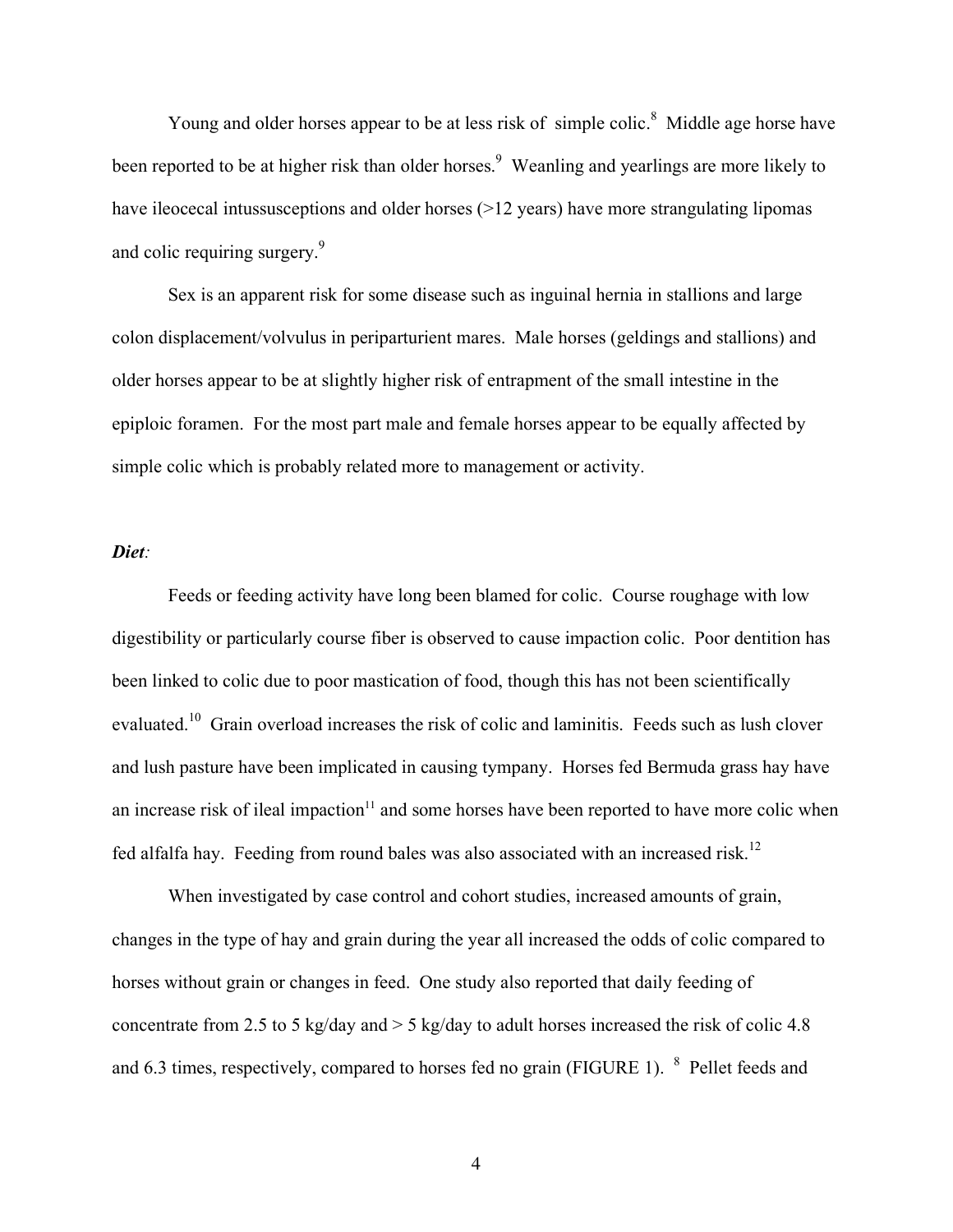sweet feeds were associated with an increased risk of colic compared to no grain fed or single grain diets. Grain diets are also know to decrease the water content in the colon contents due a decrease in fiber which binds to water. Grain in the diet also increases gas production and is more likely to create the environment needed for tympany and displacements.

Feeding small amounts of grain at frequent intervals has been reported to reduce the fluid shifts in the large colon seen with twice daily feeding. Though no relationship was found between feeding frequency in one study <sup>13</sup>, feeding more than twice daily increased the risk of colic in a Virginia-Maryland Study  $8$ . This increased risk was suspected to be due to an increased daily intake of grain rather than the frequency of feeding.

## *Environment/Management:*

 Housing and confinement on the farms in a Virginia-Maryland Study were not risk factors for colic.<sup>8</sup> However, other reports have suggested there is an increased risk of cecal and large colon impaction in horses that have acute decreases in activity, such as curtailing regular exercise or changing from turn out activity to strict stall confinement due to an injury or after surgery.  $14$  A case-control study in Texas found decreased colic risk with lower horse density on pasture and with availability to a pond and this has been supported by studies from the United Kingdom.<sup>4</sup> Turn out in paddocks without water has been associated with an increased risk of colic. <sup>13</sup> The type of activity is often related to the housing and further investigations into the relationship between housing and type and frequency of exercise is needed.

Management factors are difficult to compare between farms and changes in management even more difficult to detect. The increased risk of colic associated with care by trainers and managers compared to care by owners is supported by two studies.  $13 \times 10$  These findings suggest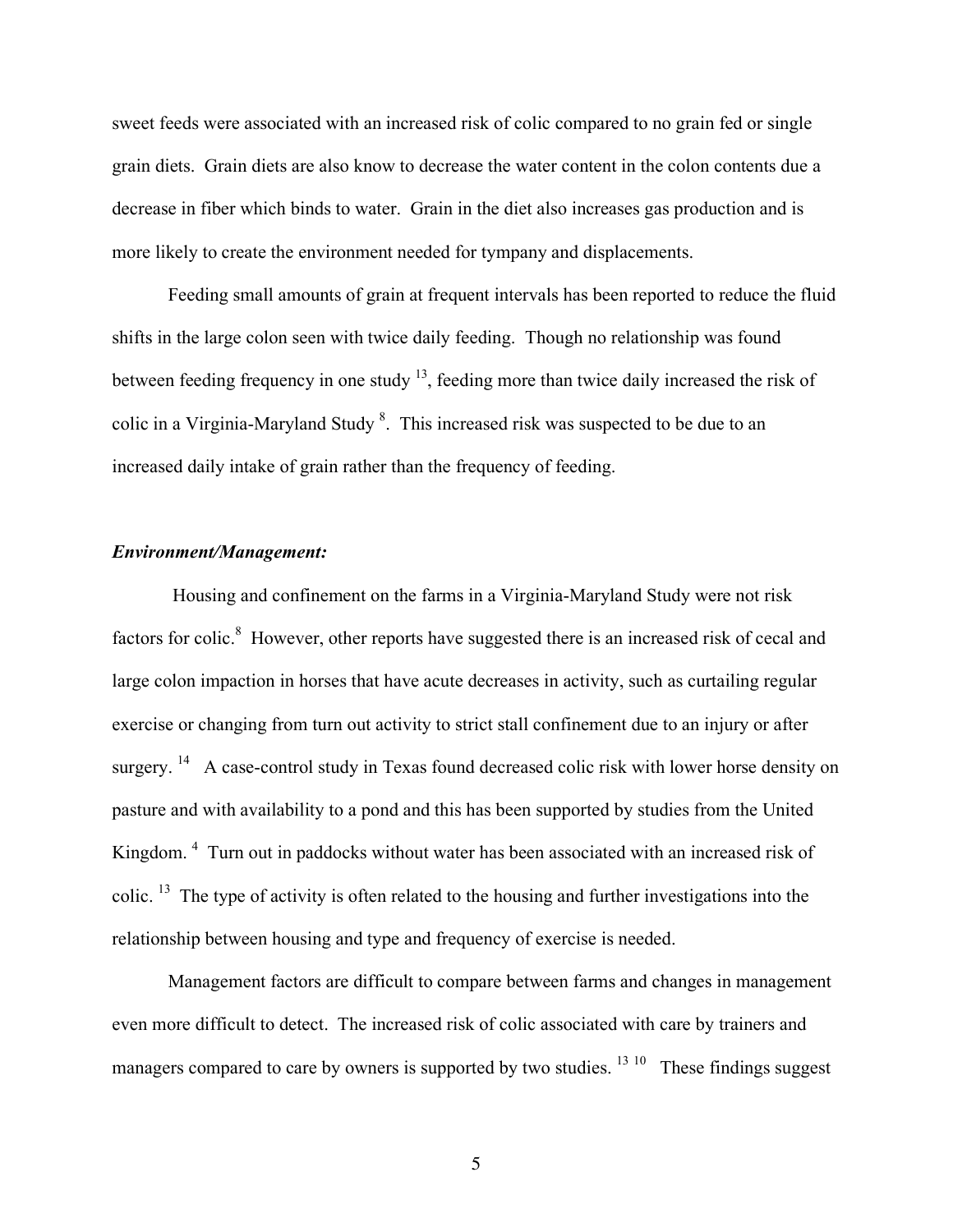either difference in observation between these two groups or better management by owners in horses with more intensive exercise.

It seems logical that housing and diet or feeding routine may associated with a risk of colic. Anecdotal information from large breeding farms suggest that the routine of feeding horses grain after being brought in from pasture and then keeping them in stalls increases the risk of colic and specifically colon tympany and displacement. By altering the routine by keeping horses turned out after feeding grain decreases the rate of colic albeit based on farm records and veterinarian impression. Similarly when hay is available to horses on lush pasture, the hay will be consumed as part of the diet and colic rate is decreased with horses turned 24 hours per day.

Specific diseases occur in different regions of the world.<sup>5</sup> Grass sickness is diagnosed in the United Kingdom, Europe and South America but not in North America. Ileal impactions are found predominately in the South Eastern United states and Europe. Enteroliths are seen more frequently in California, the Midwest and Florida. Sand colic and impactions are seen where horses graze on pastures grown on sandy soils or where horses are force to eat off the ground which is predominately sand or fine gravel. These diseases do not make up the predominate type of colic, which appears to be simple colic related to universal internal or external factors.

## **Event Associated Colic Risk**

*Previous Colic-* Horses having a history of colic were at higher risk for more colic episodes. <sup>15 8</sup> Also, horses, which had previous abdominal surgery, were also at higher risk of repeat colic which in most cases is felt to be due to adhesions or bowel scarring with stricture. Horses have a higher rate of repeat colic (1-2) episodes within the first 2-3 months after surgery after which the rate decreases to near normal. Horses with colon impactions had a high rate of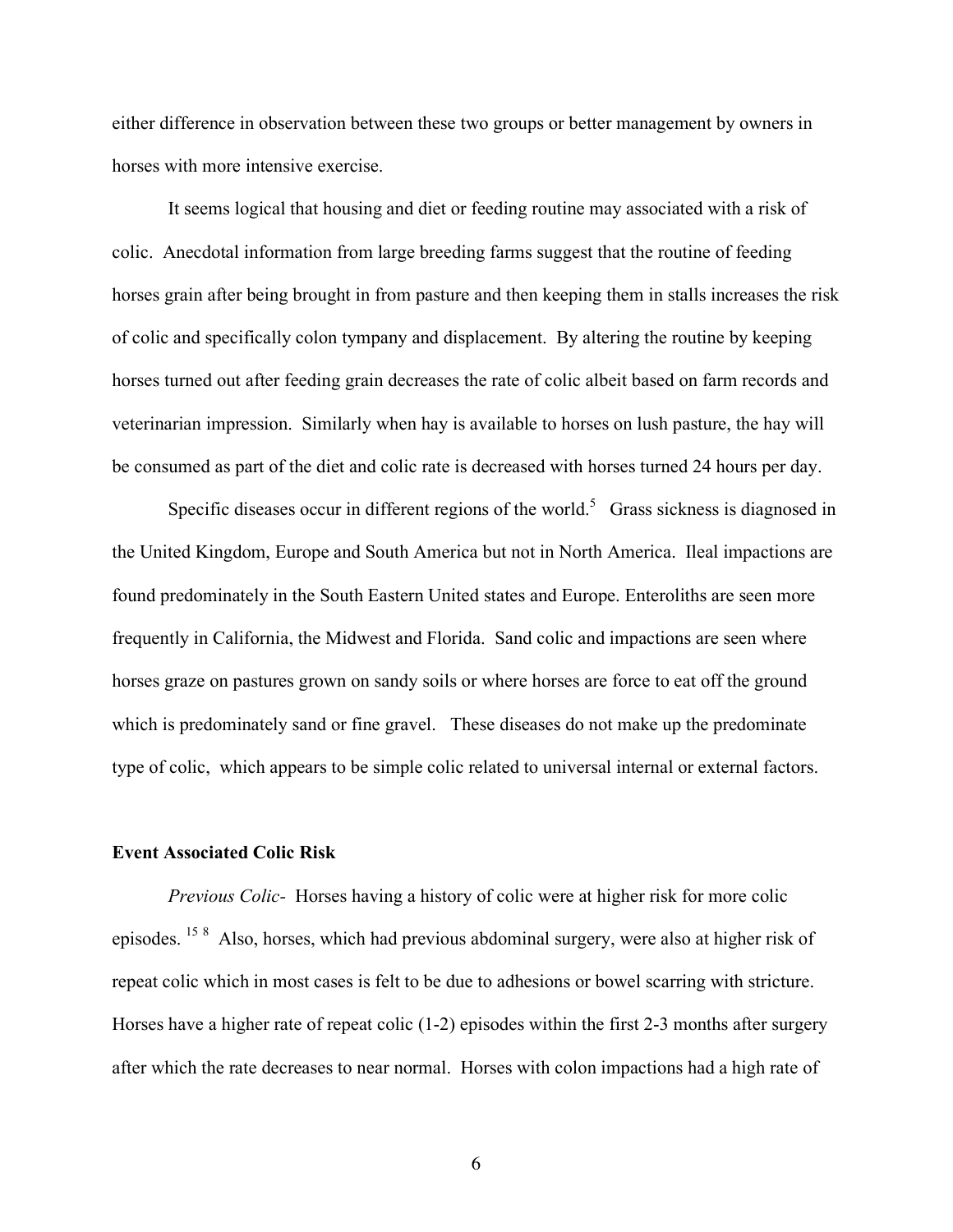repeat colic. The reason for this increased risk is not known but decreased numbers of neurons in the myenteric plexus of the pelvic flexure and right dorsal colon in horse with chronic colon obstruction may create alterations in bowel motility.

*Parasites-* Parasites have been related to an increased colic risk by several studies. Obstructions due to ascarids in foals, tapeworm related colic and strongyle infection have all been reported as causes of colic, usually based on small groups of cases. Uhlinger found a decrease in colic after controlling small strongyle infection on several farms with a high colic incidence. <sup>16</sup> Tapeworm infection has also been related to increase colic and specifically with colic associated with diseases of ileum and cecum including increasing the rate of ileocecal intussusception and cecocecal intussusception.  $17$  Though there are no studies to reflect the incidence or prevalence of colic associated with thrombosis of the cranial mesenteric artery due to *Strongylus vulgaris* larva, the decrease in this disease found at surgery and necropsy appears to parallel the decrease number of horses with thrombus formation at the mesenteric artery with generalized use of ivermectin over the last 20 years.

*Cribbing-* Recently cribbing, long associated with an increased risk of colic was shown to cause an increased risk of simple large colon obstruction and for entrapment of the small intestine in the epiploic foramen. <sup>18</sup> The act of aerophagia likely creates negative pressure in the abdomen leading to movement of bowel into the potential space within the lesser omental sac. A similar event is speculated for inguinal herniation due pressure change in the spermatic cord when testicles descend after being retracted during breeding.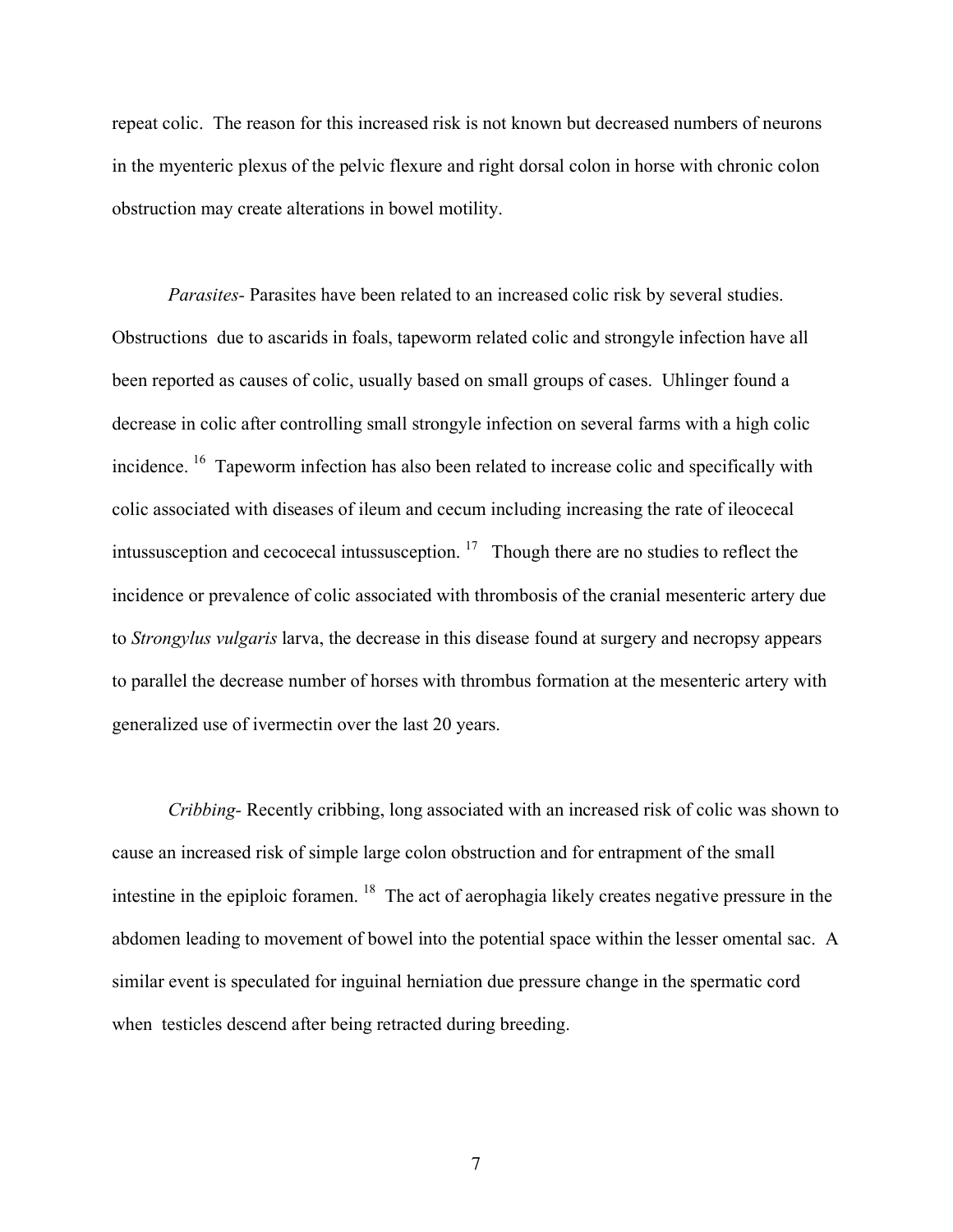*Pregnancy*- The mare has been reported to have a higher risk for colon displacement or volvulus during late pregnancy or lactation.<sup>19 20</sup> However, all studies have been based on selected populations of mares or in regions with high numbers of broodmares. When compared for exposure for events in a Virginia-Maryland Study, mares had an increased risk of colic from 60 to 150 days after foaling. <sup>8</sup> The physiologic events which predispose to this increased risk are not known, but calcium levels and alterations in diet including increases in energy due to more concentrates in the diet to support lactation may be related to this increased risk.

*Exercise/Performance-* To date, studies have not fully appraised the risks associated with exercise or activity level. Racehorses, event horse and horses used on endurance rides all have an increase risk of gastric ulceration which can be linked to some colic episodes. Though horses used for racing or eventing had the highest incidence of colic in a Virginia-Maryland study, these activities did not pose an increased risk when compared to other factors. <sup>8</sup> Recent studies found decreased risk for horses on premises which trained horses for eventing versus those stables which were training horses for racing on the flat track.

*Horse transport-* Horse transport increased the risk of colic risk in several studies. <sup>16 8 10</sup> This has been suspected by practitioners, who commonly administer a laxative prior to shipping to prevent colic from impactions. The mechanism or cause of the increased incidence is unknown. When combining risks of transport, feeding grain and cribbing the risk was markedly increased.<sup>6</sup>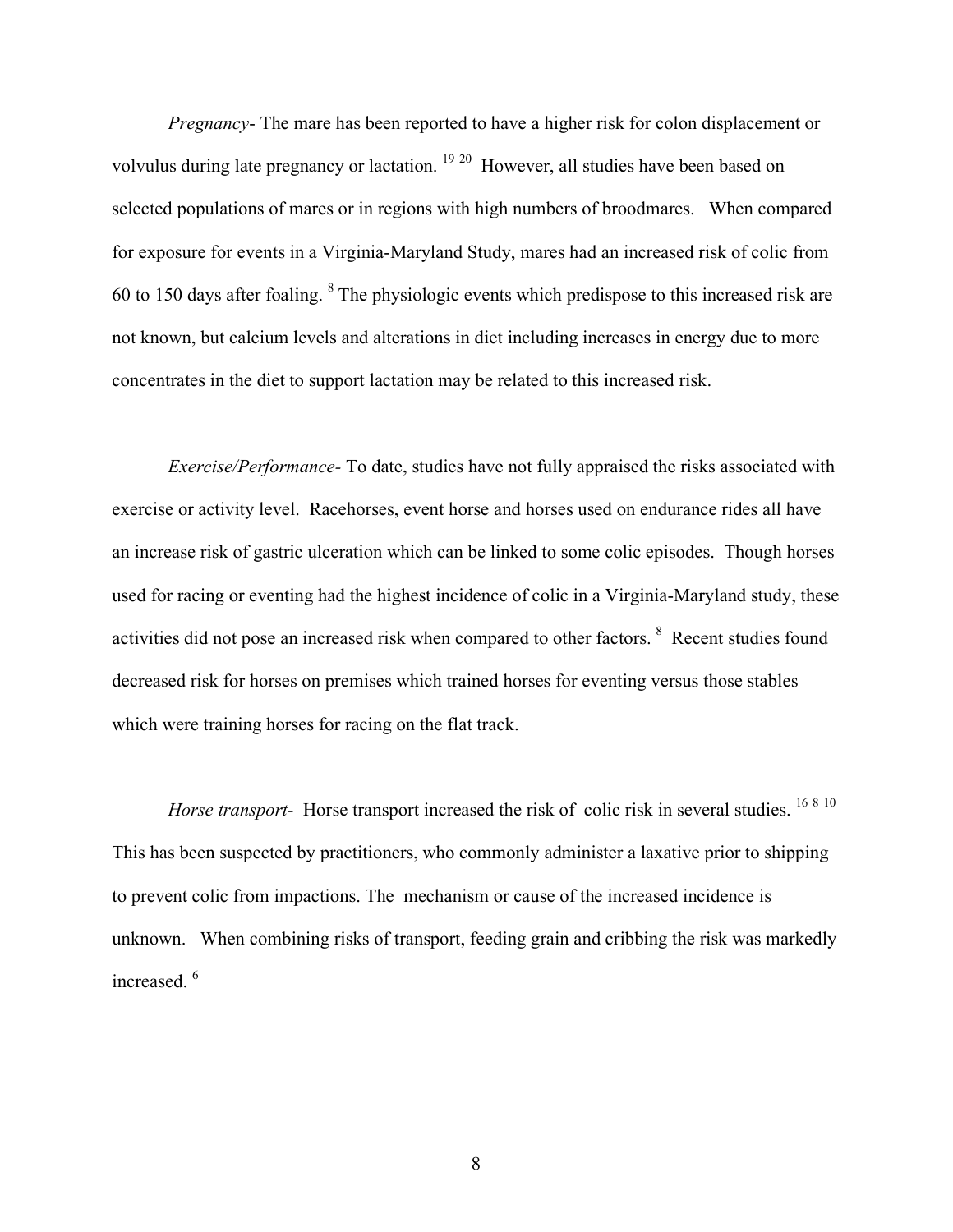*Fever*- It is logical that horses with infection could have alteration of the gastrointestinal tract predisposing them to colic. Fever within 14 days of a colic episode was highly associated with increased risk of colic in a Virginia-Maryland Study. <sup>8</sup> Since the reported causes of fever in these cases were varied, no specific relationship or cause for each colic was established.

*Weather*- Veterinarians and owners frequently associate weather changes with increased frequency of colic, but most of the previous studies have been unable to find statistical proof of increased risk. A recent study in Texas found an increased risk of colic associated with weather changes as recalled by owners of horses with colic.<sup>7</sup> Cold weather which affects water intake has been linked to increased impaction colic. When examined as a direct exposure in a Virginia-Maryland study, weather did not appear to be related to the colic.  $8$  When events were investigated by looking at a 14-day window preceding colic episodes in both horses with colic and controls, low humidity and snow marginally increased colic risk. <sup>8</sup> Owners certainly remember the weather at the time colic occurs but there does not appear to be a clear relationship. In a study in Virginia 7 cases of colic occurred during a snowstorm over a 3-day period. <sup>6</sup> This was unusual as there were only 104 cases of colic in the horses being studied for a full year. What became apparent from records kept by the farms was the change in management due to the new snow. Horses were kept in rather than being turned out, and the diet was not altered even though horses had no turnout our exercise. Most likely the focal increase in colic episodes was not directly related to the weather, but rather due to management changes caused by the weather.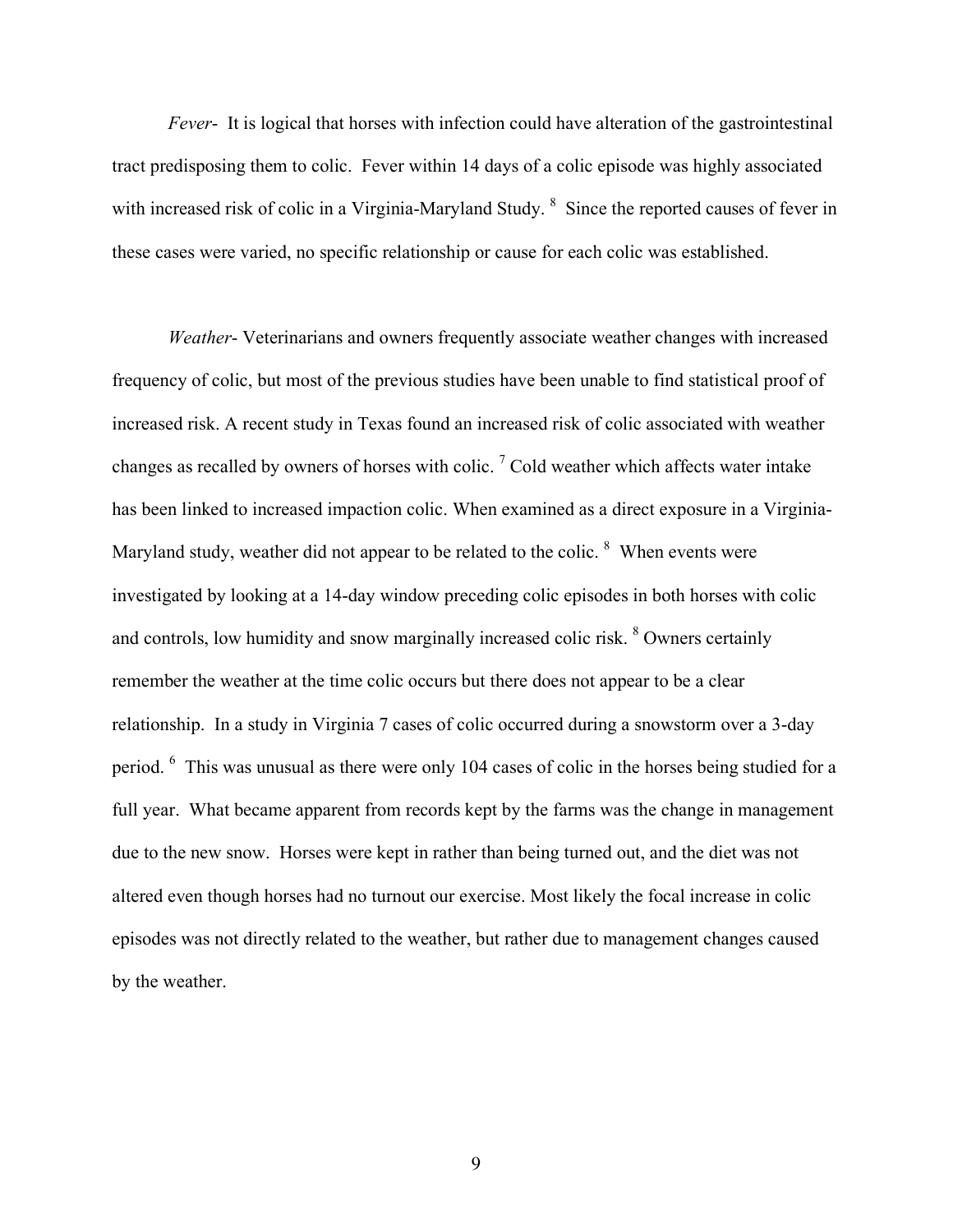*Enteroliths-* Enteroliths are made of magnesium ammonium phosphate and often form around a

nidus such as a stone or wire. Horses consuming hard water, alfalfa hay and with a higher pH

and mineral concentrations of colon ingesta, as well as living in California, are at higher risk for

this problem.  $21$ 

# **References**

- **1.** Tinker MK, White NA, Lessard P, et al. Prospective study of equine colic incidence and mortality. *Equine Vet J.* Nov 1997;29(6):448-453.
- **2.** Kaneene JB, Ross WA, Miller R. The Michigan equine monitoring system. II. Frequencies and impact of selected health problems. *Prev Vet Med.* Feb 1997;29(4):277- 292.
- **3.** Traub-Dargatz JL, Kopral CA, Seitzinger AH, Garber LP, Forde K, White NA. Estimate of the national incidence of and operation-level risk factors for colic among horses in the United States, spring 1998 to spring 1999. *J Am Vet Med Assoc.* Jul 1 2001;219(1):67-71.
- **4.** Hillyer MH, Taylor FG, French NP. A cross-sectional study of colic in horses on thoroughbred training premises in the British Isles in 1997. *Equine Vet J.* Jul 2001;33(4):380-385.
- **5.** White NA. Epidemiology and etiology of colic. *The equine acute abdomen [edited by White, N.A.].* 1990.
- **6.** Tinker MK. *A Farm-based Prospective Study for Equine Colic Risk Factors and RiskAssociated Events* [Paper]. Blacksburg: Department of Large Animal Clinical Sciences, Virginia Tech; 1995.
- **7.** Cohen ND, Gibbs PG, Woods AM. Dietary and other management factors associated with colic in horses. *J Am Vet Med Assoc.* Jul 1 1999;215(1):53-60.
- **8.** Tinker MK, White NA, Lessard P, et al. Prospective study of equine colic risk factors. *Equine Vet J.* Nov 1997;29(6):454-458.
- **9.** Proudman CJ. A two year, prospective survey of equine colic in general practice. *Equine Vet J.* Mar 1992;24(2):90-93.
- **10.** Hillyer MH, Taylor FG, Proudman CJ, Edwards GB, Smith JE, French NP. Case control study to identify risk factors for simple colonic obstruction and distension colic in horses. *Equine Vet J.* Jul 2002;34(5):455-463.
- **11.** Little D, Blikslager AT. Factors associated with development of ileal impaction in horses with surgical colic: 78 cases (1986-2000). *Equine Vet J.* Jul 2002;34(5):464-468.
- **12.** Hudson JM, Cohen ND, Gibbs PG, Thompson JA. Feeding practices associated with colic in horses. *J Am Vet Med Assoc.* Nov 15 2001;219(10):1419-1425.
- **13.** Reeves MJ, Salman MD, Smith G. Risk factors for equine acute abdominal disease (colic): Results for a multi center case-control study. *Prev Vet Med.* 1996;26:285-301.
- **14.** Dabareiner RM, White NA. Large colon impaction in horses: 147 cases (1985-1991). *J Am Vet Med Assoc.* Mar 1 1995;206(5):679-685.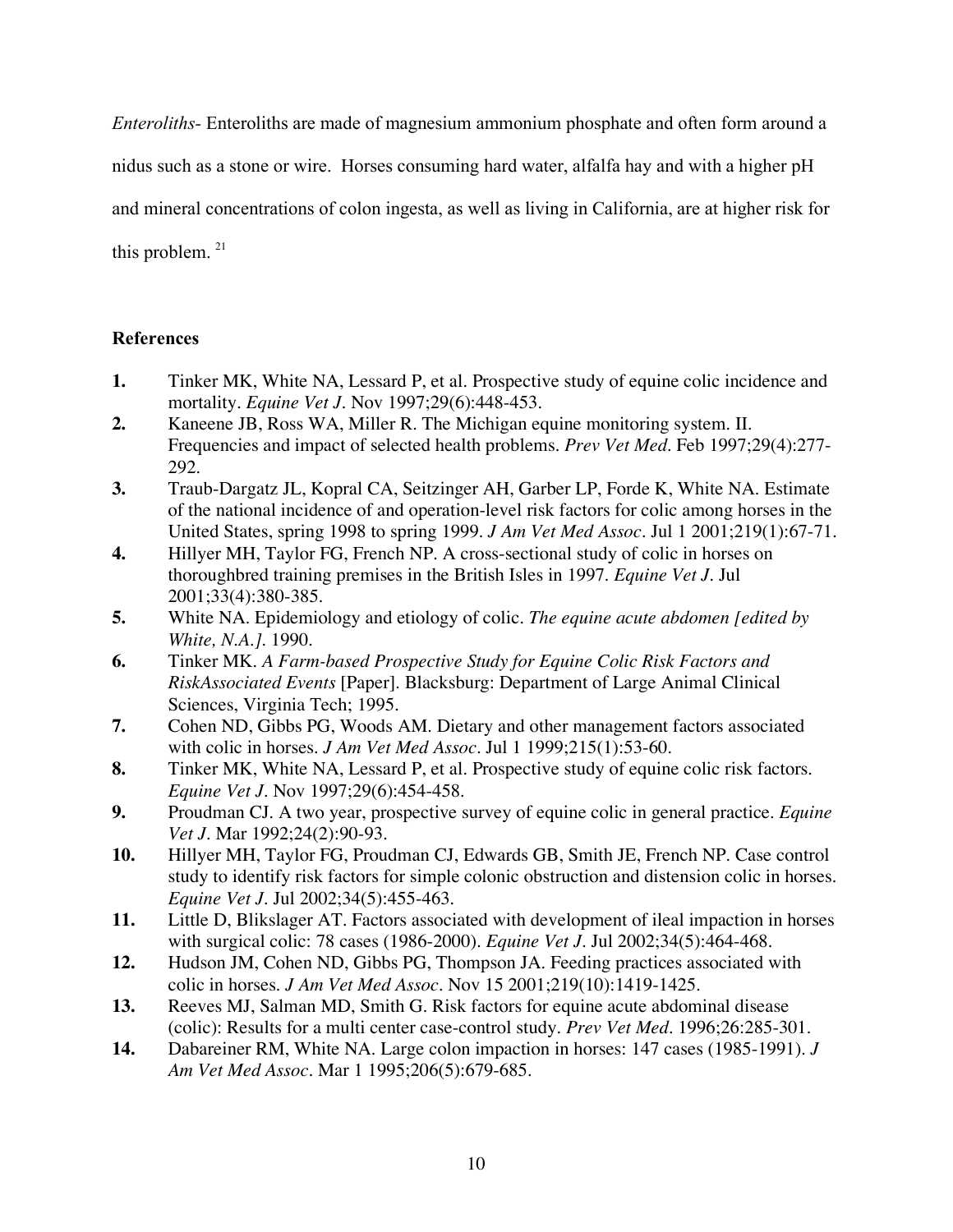- **15.** Cohen ND, Honnas CM. Risk factors associated with development of diarrhea in horses after celiotomy for colic: 190 cases (1990-1994). *J Am Vet Med Assoc.* Aug 15 1996;209(4):810-813.
- **16.** Uhlinger C. Investigations into the incidence of field colic. *Equine Veterinary Journal.*  1992;13:11-18.
- **17.** Proudman CJ, Holdstock NB. Investigation of an outbreak of tapeworm-associated colic in a training yard. *Equine Vet J Suppl.* Jun 2000(32):37-41.
- **18.** Archer DC, Freeman DE, Doyle AJ, Proudman CJ, Edwards GB. Association between cribbing and entrapment of the small intestine in the epiploic foramen in horses: 68 cases (1991-2002). *J Am Vet Med Assoc.* Feb 15 2004;224(4):562-564.
- **19.** Huskamp B. The diagnosis and treatment of acute abdominal conditions in the horse; the various types and frequency as seen at the animal hospital in Hochmoor. *Proceedings of the equine colic research symposium, September.* 1982.
- **20.** Snyder JR, Pascoe JR, Meagher DM, Spier SJ. Predisposing factors and surgical evaluation of large colon volvulus in the horse. *Proceedings of the Annual Convention of the American Association of Equine Practitioners.* 1989;34:21-27.
- **21.** Hassel DM, Rakestraw PC, Gardner IA, Spier SJ, Snyder JR. Dietary risk factors and colonic pH and mineral concentrations in horses with enterolithiasis. *J Vet Intern Med.*  May-Jun 2004;18(3):346-349.